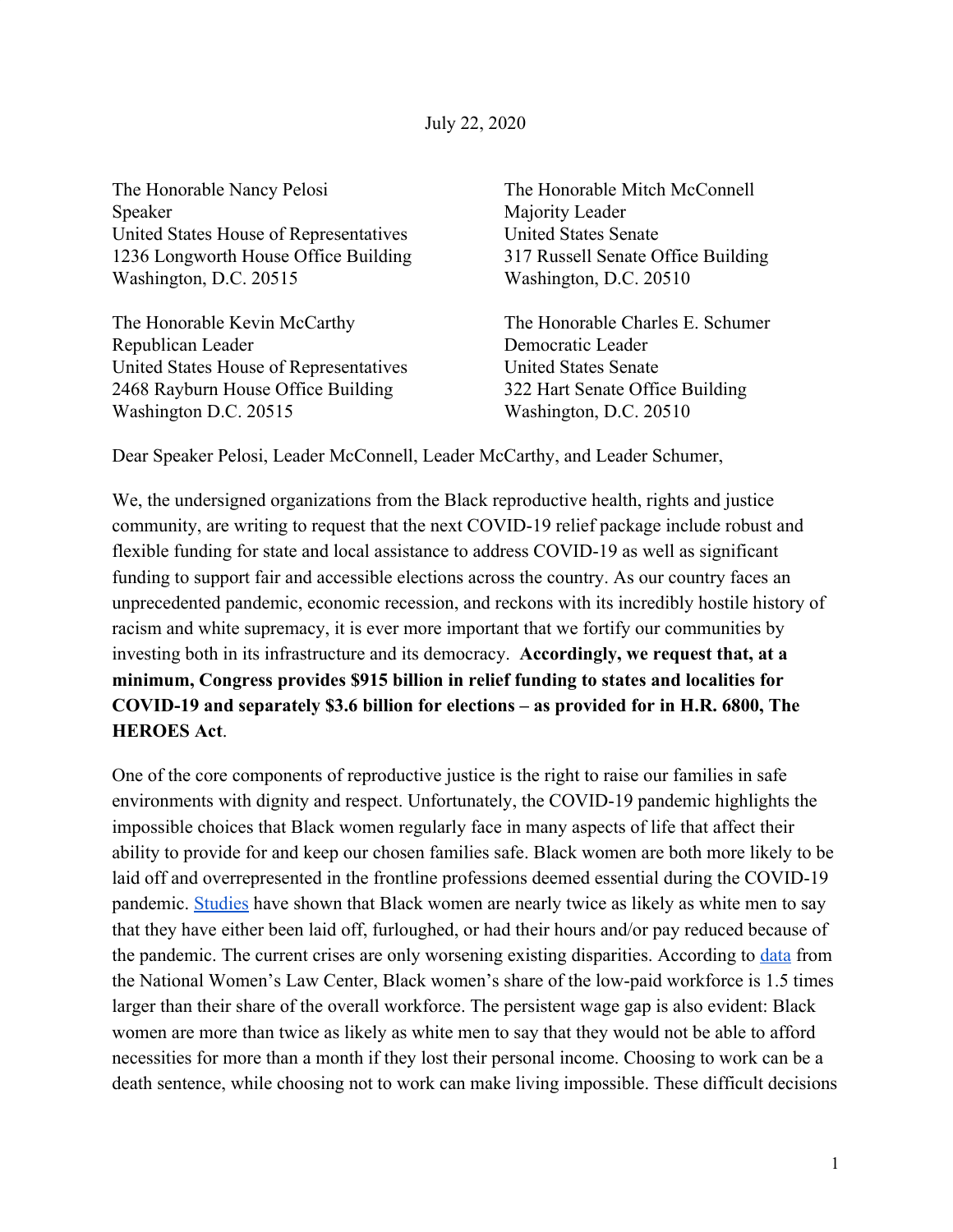are exacerbated by the persistence of medical racism; Black women who contract the virus risk discrimination by medical practitioners if they seek testing or treatment and ultimately may not seek care at all to avoid negative experiences in health care settings.

## **Congress Must Provide Robust Funding to States and Localities and Must Not Restrict Use** of the Funds

Congress must provide states and localities with funding to support their budgets and provide flexibility in the use of those funds to ensure that each state can provide for its residents, including preserving essential health care services for women and communities of color, particularly Black women who have been disproportionately affected by COVID-19 and who make up 9 percent of state and local government workers. Without this funding, states and local governments will be forced to scale back and even eliminate vital programs, or la\ off or furlough employees. The impact of such cuts would have devastating effects at a time when more than 40 million people have lost their jobs and 5.4 million Americans have lost health insurance during the pandemic. Frontline workers themselves have stressed the need to maintain public services to support the economy, and the majority of Americans agree that failure to do so would jeopardize economic stability in their state. States received \$150 billion in the CARES Act, but the funds were not apportioned according to impact by the COVID-19 crisis.

States like California - a state that is usually a donor state by over \$13 billion per year - are depending on federal funds to close a budget shortfall due to the crisis. Between January and May of 2020, California's budget went from over a \$6 billion surplus to a  $$54$  billion deficit, prompting major cuts and a dip into the state's reserves. Without state funding, vital programs such as support for health care, courts, hospitals, environmental protections, housing assistance, child care and other services will have to be further cut this fall. For states in the South and Midwest, their future is much darker. For example, Ohio's economic tax revenue is down 9 percent with estimates of a \$2.4 billion deficit for the next fiscal year. The state has already frozen pay for many government employees and is requiring furlough days. According to the Center on Budget and Policy Priorities, most states have about a 10 percent shortfall for this fiscal year and will reach a 25 percent shortfall in 2021, which does not include projections of another reverse course or economic shutdown. A quarter lost in revenue can lead to deep cuts to health and human services programs, layoffs, and cuts in public services and in government contracts.

As such, the \$915 billion provided in the HEROES Act is the absolute minimum amount needed to help states and localities offset their shortfalls and is vital to both the health and livelihoods of many Americans as well as the economic wellness of states both large and small.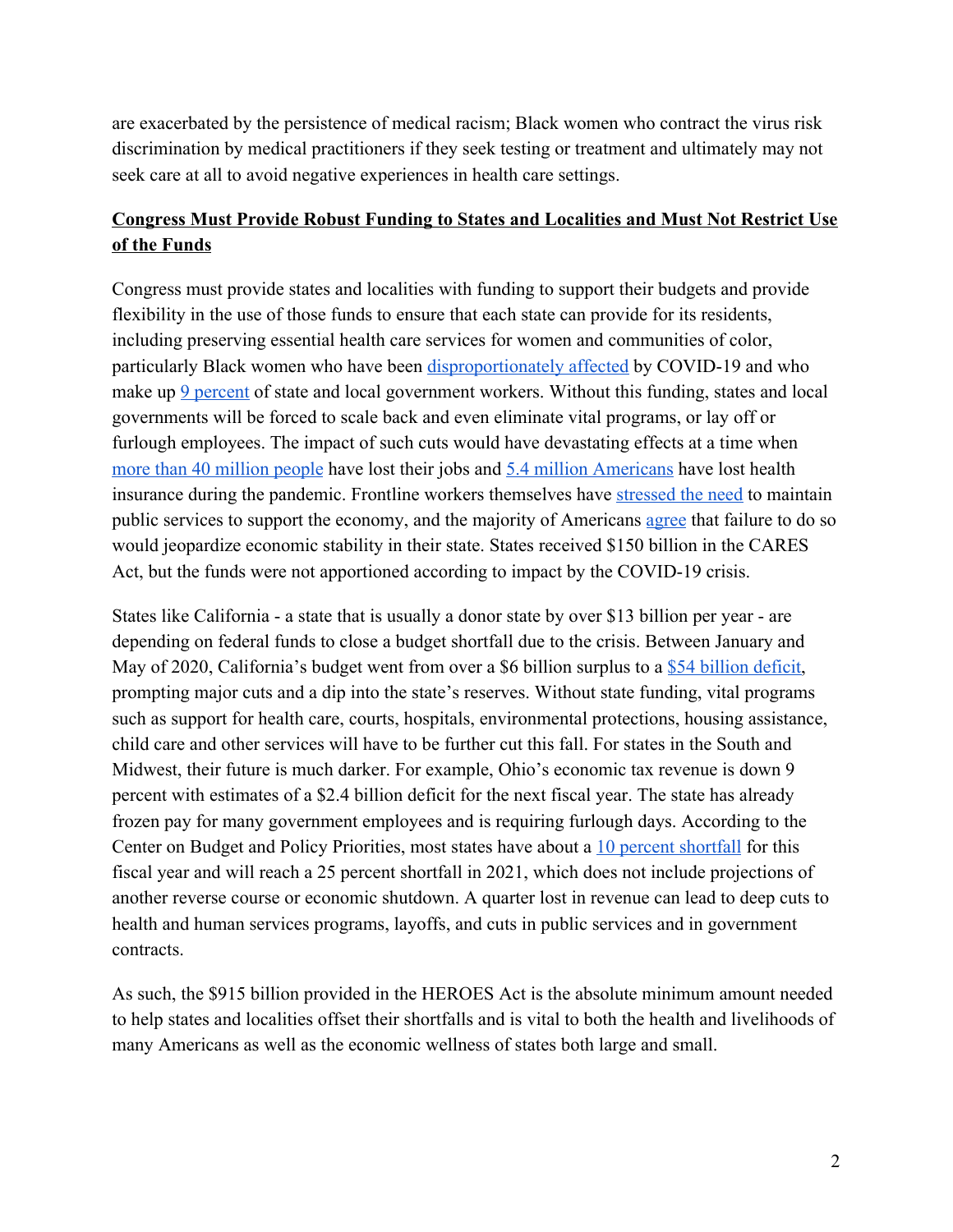## **Congress Must Provide Robust Additional Funding to Support Fair and Safe Elections**

Being able to participate in free and fair elections is a cornerstone to a Democratic Republic - as well as the ability to assert autonomy over oneself. The COVID-19 pandemic has created additional barriers for many communities to access the polls and will continue to do so without robust federal assistance. According to a study conducted by the Center for Election Innovation and Research, new voter registrations in 12 states and D.C. declined an alarming 70 percent in April, compared to January. Without additional funding, we run the risk of disenfranchising millions of voters across the country.

While the CARES Act provided \$400 million in election assistance, these funds will not cover the resources needed for the election in November. Congress must provide at least \$3.6 billion in election funding to prevent widespread voter suppression. For example, earlier this month, the Executive Director of the Kentucky State Board of Elections testified that 60 percent of CARES Act funds have already been spent on the primary election in Kentucky and that funds were running out, a concern that was echoed by other states. It has also been reported that states have had to turn to their election security funds in order to cover a range of unanticipated costs that stem from COVID-19. Some of these costs include finding bigger indoor polling spaces, moving polling places from schools and senior centers to safe locations, complying with CDC recommendations, public education to inform voters about the changes in procedures for voting, as well as preparing for a more robust mail-in ballot programs. And the majority of Americans support making our elections safer. A recent poll by the Brennan Center for Justice showed that four out of five Americans believe that all Americans should get a vote by mail ballot and two-thirds want to extend the number of election days.

As the country prepares for another presidential election, it is critical that we make sure that Black women have continued access and education needed to safely participate in local and national elections. Black women are consistently dependable voters: in 2018, 57 percent of eligible Black women voted in the election, the highest of any group. Ensuring their access to the ballot is particularly important given the disproportionate ways in which COVID-19 has impacted the Black community, which, without added safety protections, increases the risk of COVID-19 in vulnerable populations.

Black women and those who are most exposed to the harms of the COVID-19 public health and economic crises due to systemic racism and inequities cannot afford to lose access to critical services or to their right to vote. We ask that you consider the obligation of both the federal government, states, and localities to protect all of their constituents from the devastating impact of COVID-19 and the economic fallout that has resulted from the pandemic. Specificall\, to reiterate, we request that the next COVID-19 relief package include robust and flexible funding